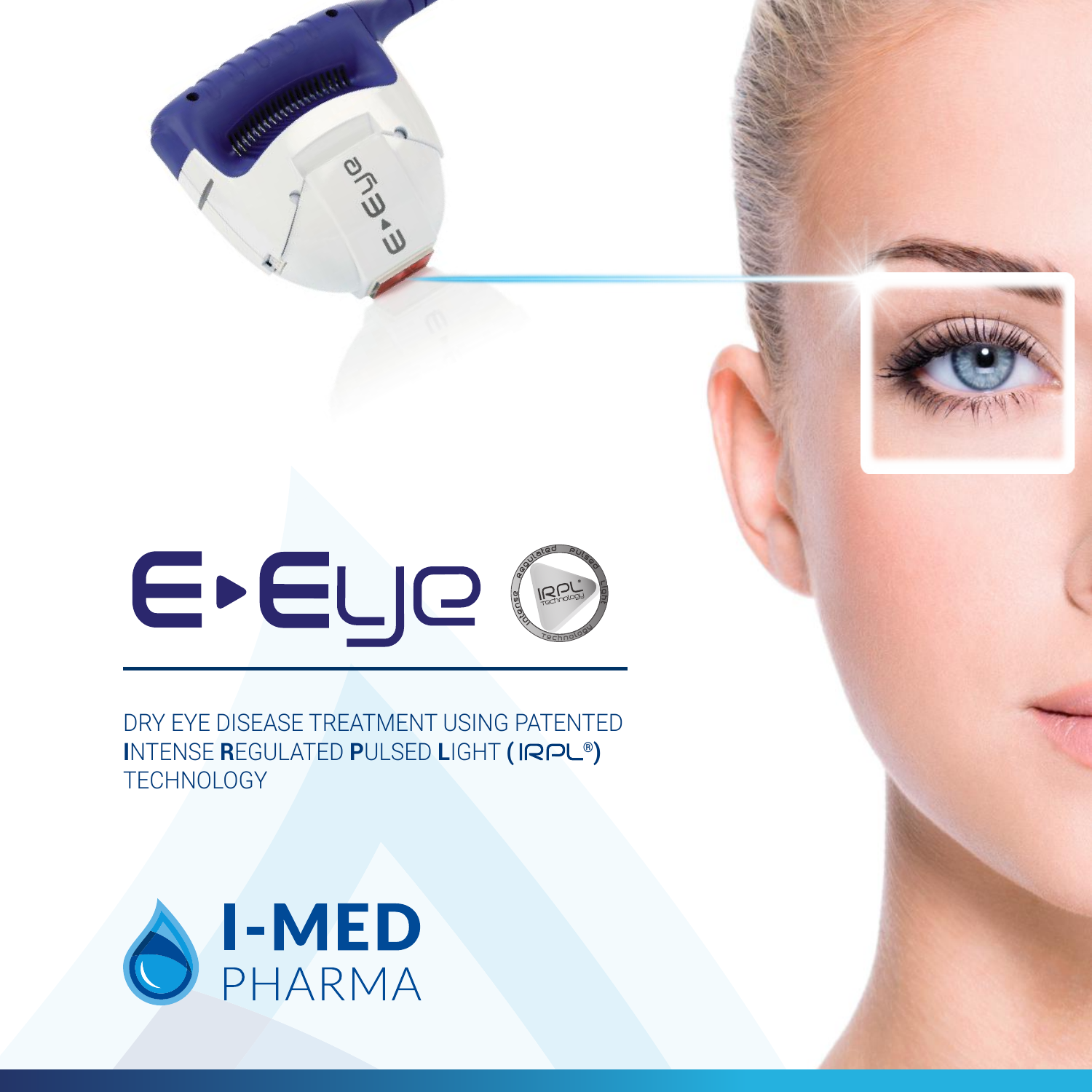

Dry Eye Disease is a common pathology affecting approximately 30% of the Canadian population. Conditions of a modern lifestyle, including the use of digital screens and wearing contact lenses, along with the abundance of artificial lights and air pollution, can all contribute towards dry eye disease.

Dry eye conditions are often a result of a lacrymal layer issue caused by either an insufficient amount of tears produced or an excessive amount of tear evaporation.

- The **mucous layer** (in contact with the ocular globe) secreted by the conjunctival mucous cells.
- The **aqueous layer**, secreted by the lacrymal glands.
- The lipid layer, secreted by the meibomian glands.

It is recognized that the majority of cases of evaporative dry eye are caused by MGD. When the meibomian glands don't secrete enough oil onto the cornea, the tears evaporate too quickly, causing dry eyes.



# **Meibomian Gland Dysfunction** has been identified to be the main cause of dry eye syndrome <sup>1</sup> *First reported at the ARVO* (Association for Research in Vision and Ophthalmology) in 2010<br>
Technology (Intense Regulated Pulsed Light) is radically different from sting treatment options for Dry Eye Disease and is c  $\blacksquare$

**®** Technology (Intense Regulated Pulsed Light) is radically different from other existing treatment options for Dry Eye Disease and is clinically proven to have exceptional results.



Gradual anatomical changes can occur like an atrophy of the meibomian gland orifices, episodic infections, sties, secondary conjunctival infections, chalazion, and in more serious cases, micro-ulcerations of the corneal epithelium.

Initially, these patients can experience an increase in dry eye symptoms, as well as difficulty in such tasks as working on a computer screen due to a burning sensation of the eyes. If left untreated, the discomfort can become permanent and can negatively impact the patient in their everyday life (ie: Intolerance to wearing contact lenses).





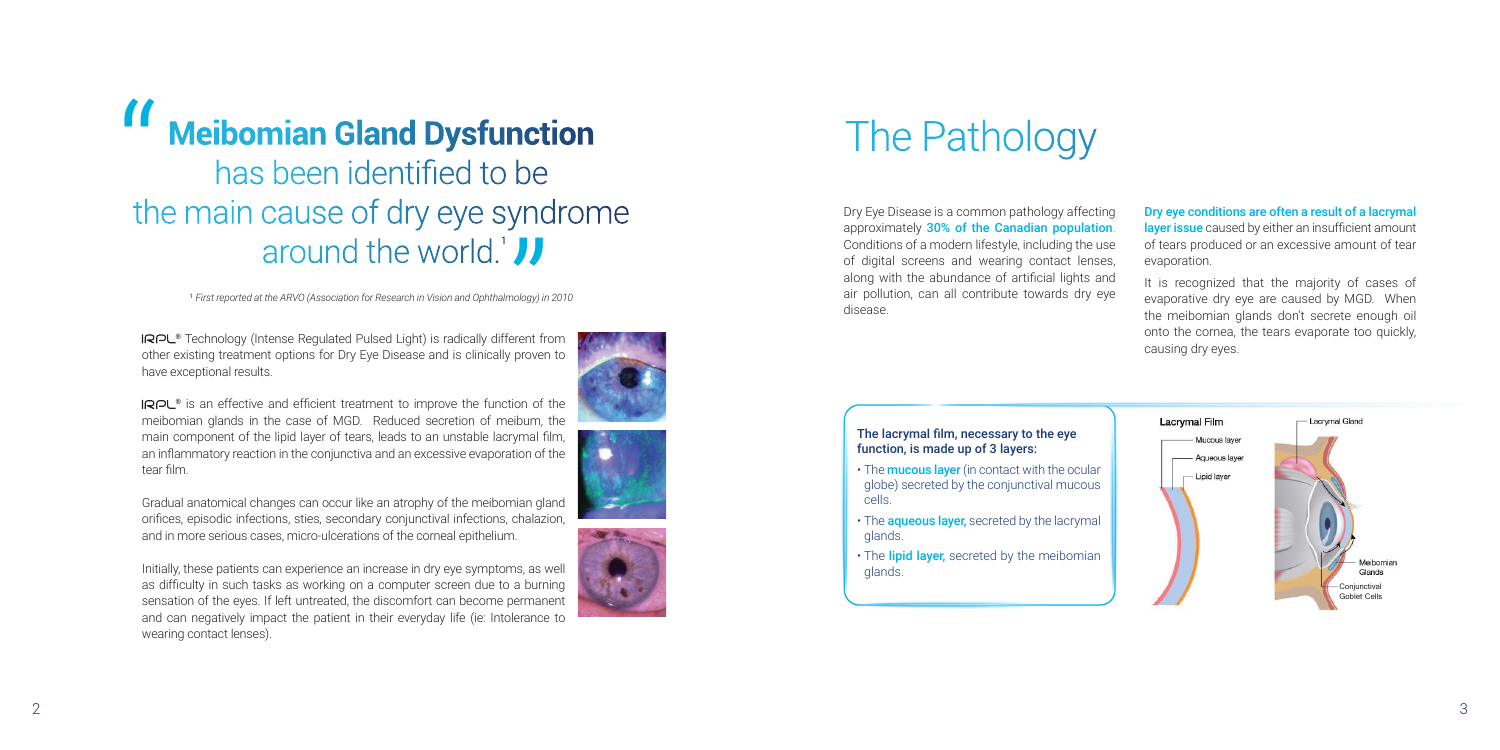#### Introducing:

E-ELJE A LONG-LASTING SOLUTION FOR DRY EYE MANAGEMENT USING PATENTED **IRPL<sup>®</sup>** TECHNOLOGY (**I**ntense **R**egulated **P**ulsed **L**ight)



E-ELIQ is a device that generates a new type of polychromatic pulsed light by producing perfectly calibrated and homogenously sequenced light pulses. The sculpted pulses are delivered under the shape of regulated train pulses. The energy, spectrum and time period are precisely set to stimulate the meibomian glands to improve their function.

- Treatment sessions take only a few minutes.
- Patients are comfortably seated on a treatment chair, preferably tilted. The metal eyewear protection is adjusted on the patient's eyes. Optical gel is then applied on the cheekbone and the temporal areas.
- A series of 5 flashes is applied under one eye, starting from the inner canthus up to the temporal area, using the nominal power.
- The same process is then repeated under the other eye.

- The stimulation leads to the meibomian glands returning to their normal function in a very short time period (a couple of hours) following the treatment.
- The full success of treatment depends on the compliance with a specific protocol. This protocol consists of 3 sessions as follows:
	- **Day 0**
	- $-$  Day 15
	- **Day 45**

## Instant Improvements

## Simple & Fast



*(A fourth session is optional at Day 75).*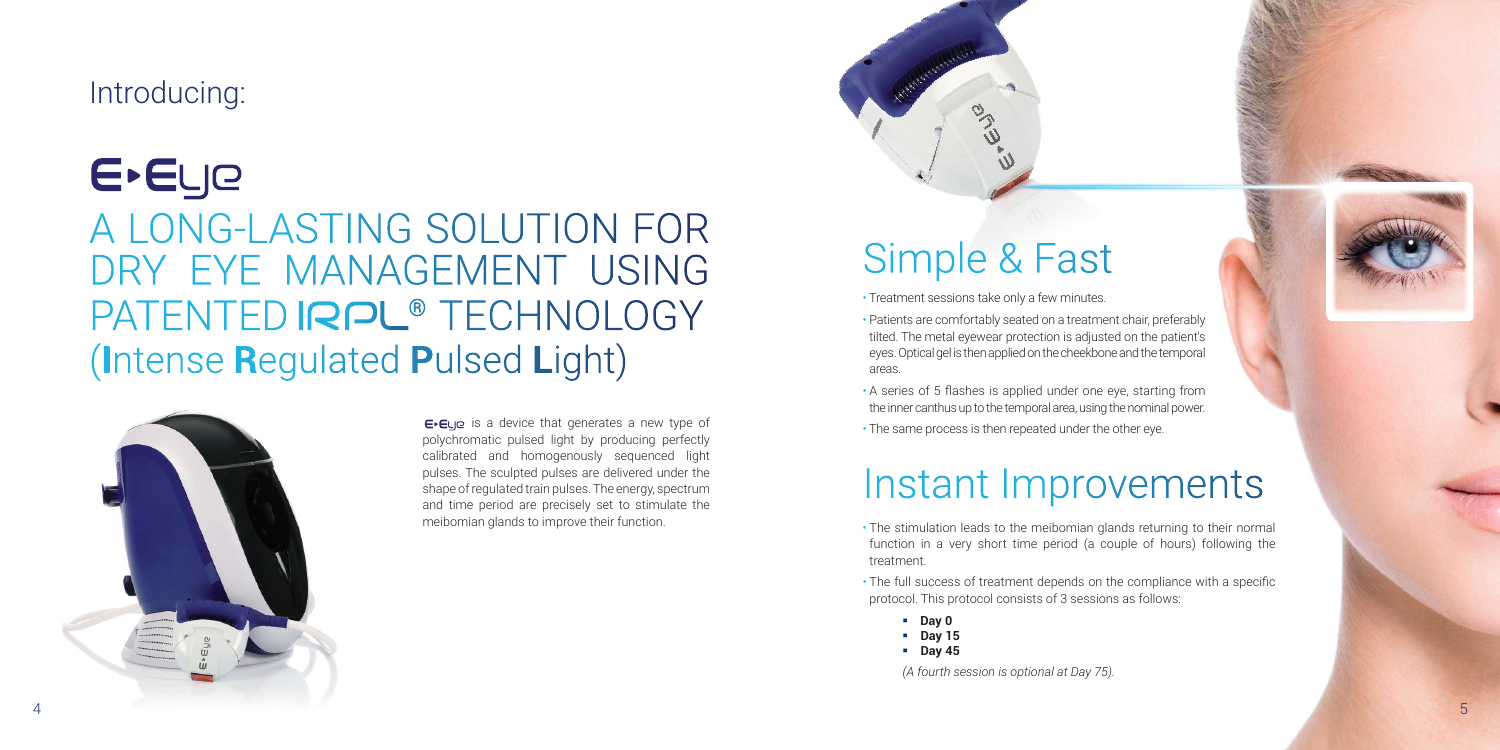- The proposed mechanism of action of the  $E$ - $E \cup e$  is neurological.
- Localized treatment is directed at the lower eyelid and the lower arcades of the parasympathetic nerve.
- Infrared nerve stimulation induces a "return to normal" activity of the meibomian glands.
- Treatment improves meibomian gland function and reduces inflammatory cascades.

#### ADVANTAGES OF E-EUR OVER CONVENTIONAL IPL DEVICES

#### Many years of research and testing have gone into the development of the  $\bar{\epsilon}$ - $\epsilon$ ye.



#### THE NEUROLOGICAL EFFECT OF PATENTED **®** TECHNOLOGY

No certification for the treatment of dry eye, resulting in the practitioner not being covered by insurance in cases of an accident. Practitioner becomes personally responsible.

Sold primarily to dermatologists who are only able to treat dry eye patients with cutaneous rosacea, which represents only 20% of total dry eye cases.

Old lamp technology has a vascular mechanism of action (linked to skin rosacea) and is incompatible with neurological stimulation.



Traditional type flash is divided into sub-pulses all having the same duration and light intensities.

Water-cooling traditional system requires yearly maintenance fees.

Water-cooling system doesn't allow for all the infrared light to reach the patient, resulting in a thermal effect only, with no gland regeneration.

Single user-mode only

Lower cost per unit **Higher cost per unit** Higher cost per unit

#### **Conventional IPL Devices**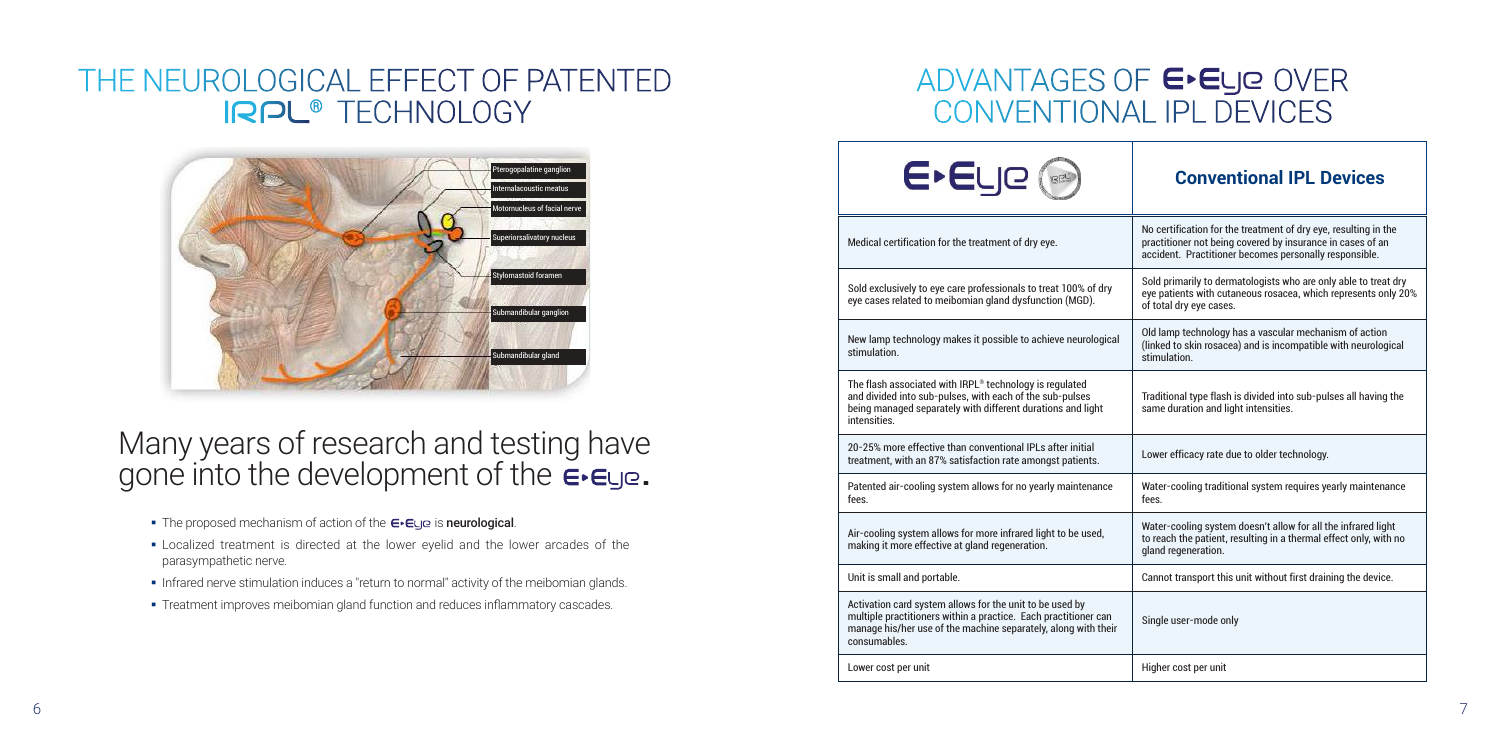Clinical studies were conducted in France, New Zealand and China. These studies show:

# E-Eye Treatment Results

These remarkable results were obtained two months (on average) after the third  $\epsilon$ - $\epsilon$ ue treatment.

- A considerable improvement in the symptoms perceived by patients, with a 90% satisfaction rate after the first 2 treatments. This improvement is clearly felt from the initial treatment session and for several days following the first treatment, with the rate of improvement continuing to increase after each subsequent treatment.
- A correlation exists between the patient's perception and the clinical measurements executed. 45% of patients originally classified as level 2 (Oxford classification) have, after instillation of fluoresceine, improved by one or two levels. 81% of patients from level 1 have improved by 1 level.



Non-invasive and affordable with fast results,  $\epsilon$ - $\epsilon$ ue is revolutionary in many aspects.







*Patients suffering from a more severe pathology, classified on the 3rd and 4th levels, will need to treat both the inferior and superior eyelids. The*  These remarkable results were obtained two months (on average) after<br>the third  $\epsilon$ - $\epsilon$ <sub>L</sub> et reatment.<br>Non-invasive and affordable with fast results,  $\epsilon$ - $\epsilon$ <sub>L</sub> e is revolutionary in<br>many aspects.<br>Patients suffering fr *cases, improvement by one or two levels is expected.*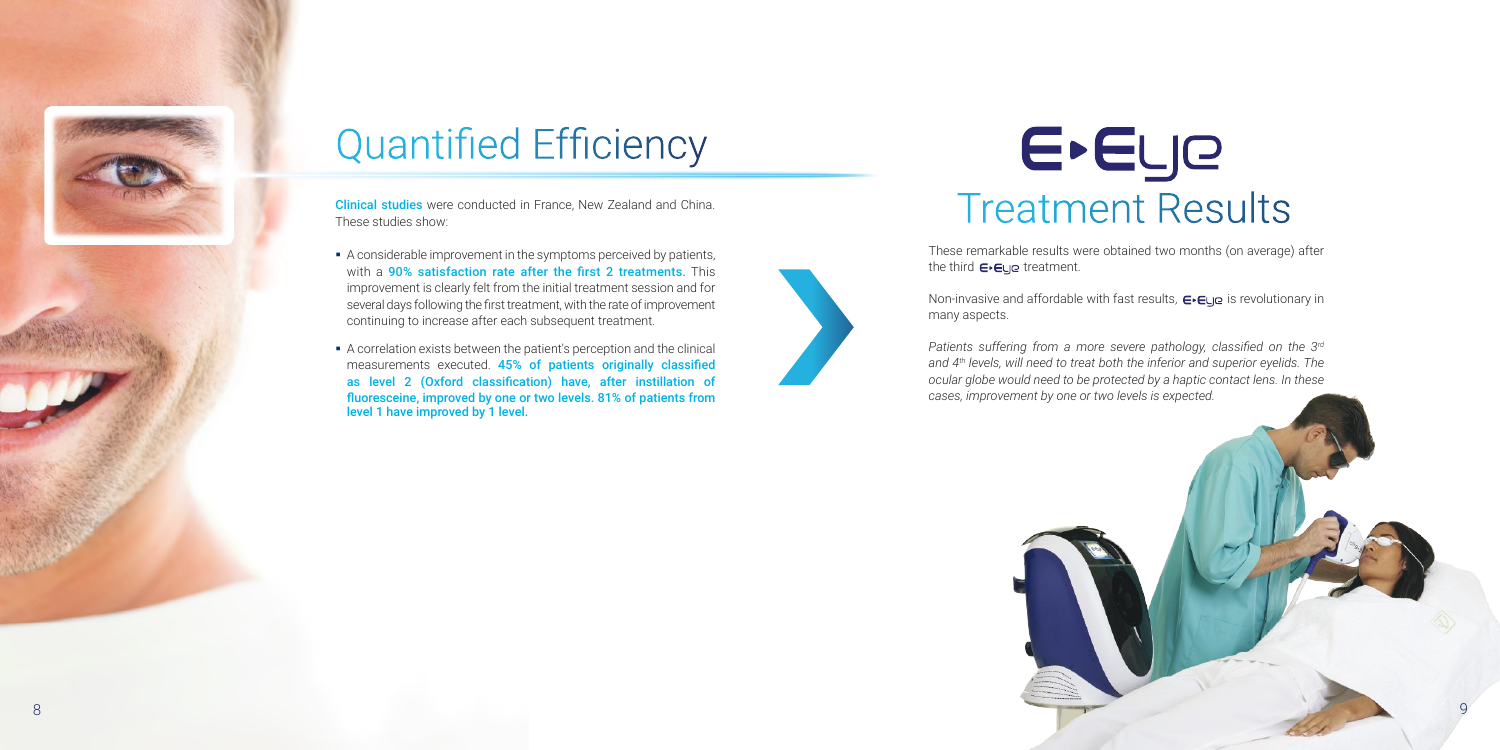### Technical Specifications

| Technology                                             | IRPL <sup>®</sup><br>$($ Intense R |
|--------------------------------------------------------|------------------------------------|
| Dimensions (Length x Width x Height)                   | $345 \times 32$                    |
| Weight                                                 | 11.5 <sub>kg</sub>                 |
| Dimensions with packaging<br>(Length x Width x Height) | 740 x 46                           |
| Weight with packaging                                  | 17.5 kg                            |
| Noise level                                            | 55 dBA                             |
| <b>Power consumption</b>                               | 540 VA                             |
| <b>Warranty</b>                                        | 2 vears                            |

E**EL**Je

®(Intense Regulated Pulsed Light) Technology Servicing Optometrists and Ophthalmologists!

> $E$ -ELI $\epsilon$  is dedicated to the treatment of dry eye using an intuitive and simple software. This program is controlled from an LCD touch screen.

### **Security**

New IRPL<sup>®</sup> Technology (Intense Regulated Pulsed Light). 3

#### Made in France. **10** 4



Medical CE Certification (European Standard) TGA registration approved in 2013. 1

Warranty (2 years). 2

> 100% developed and made in France by E-Swin, the world largest medical intense pulsed light manufacturer certified ISO 9001 and ISO 13485.

#### Easy to Use, Fast and Tailor-Made for Optometrists and Ophthalmologists.

- Treatments can start within a few seconds.
- No pre-heating required.
- Machine is compact and can fit in any practice space.



## **Simplicity**